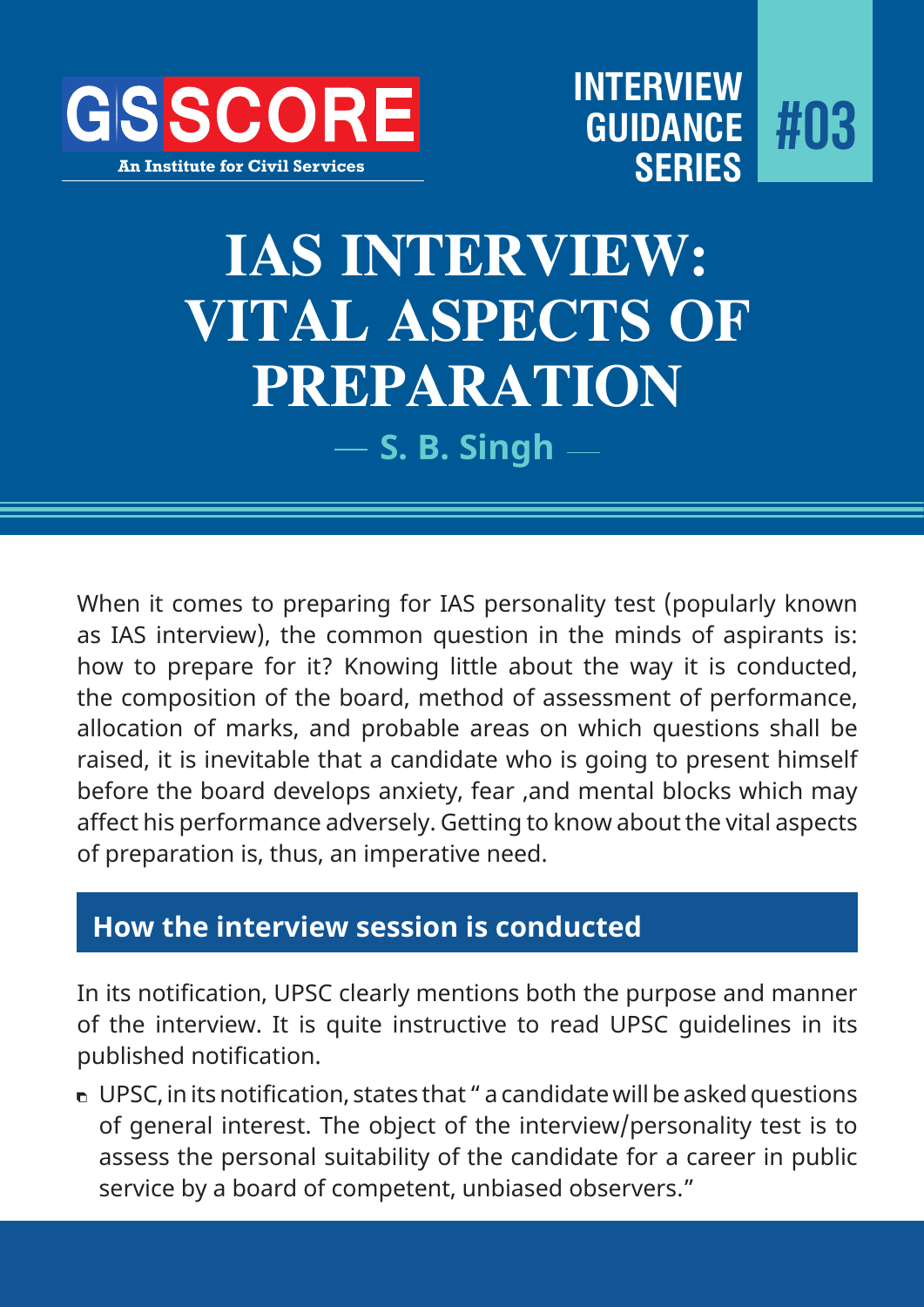- $\epsilon$  "The technique of the interview/personality test is not a strict cross-examination but of a natural, though directed and purposive conversation which is intended to reveal the mental qualities of the candidate."
- $\overline{p}$  "The interview/ personality test is not intended to be a test either of specialised or general knowledge of the candidate which has already been tested through their written papers. Candidates are expected to have taken an intelligent interest not only in their special subjects of academic study but also in the events that are happening around them both within and outside their own state or country as well as on modern currents of thought and in new discoveries which should rouse the curiosity of well educated youth."

A close reading of the above instructions issued by UPSC removes all doubts and apprehensions about the interview. The major derivations from UPSC instructions are:

- n The interview seeks to assess whether a candidate is suitable for a career in public service. His traits of leadership, decision making capacity, social cohesion, balanced judgement, moral and intellectual integrity will greatly determine his suitability for public service.
- $\bullet$  The board, consisting of five members, is a competent and unbiased group of experienced experts which will be solely guided by objective criteria of a candidate's merit without any bias of any kind. Every one is treated as equal before the board irrespective of his social, economic, academic background.
- **n** The keyword used by UPSC is "purposive conversation" during the interview session. By engaging you in a conversation, the board will encourage you to reveal your mental qualities such as mental alertness, critical powers of assimilation, clear and logical exposition, balance of judgement, variety and depth of interest, ability for social cohesion and leadership, intellectual and moral integrity.
- Finally, UPSC notification makes it amply clear that current happenings in the state to which a candidate belongs, national and international happenings, current developments in health,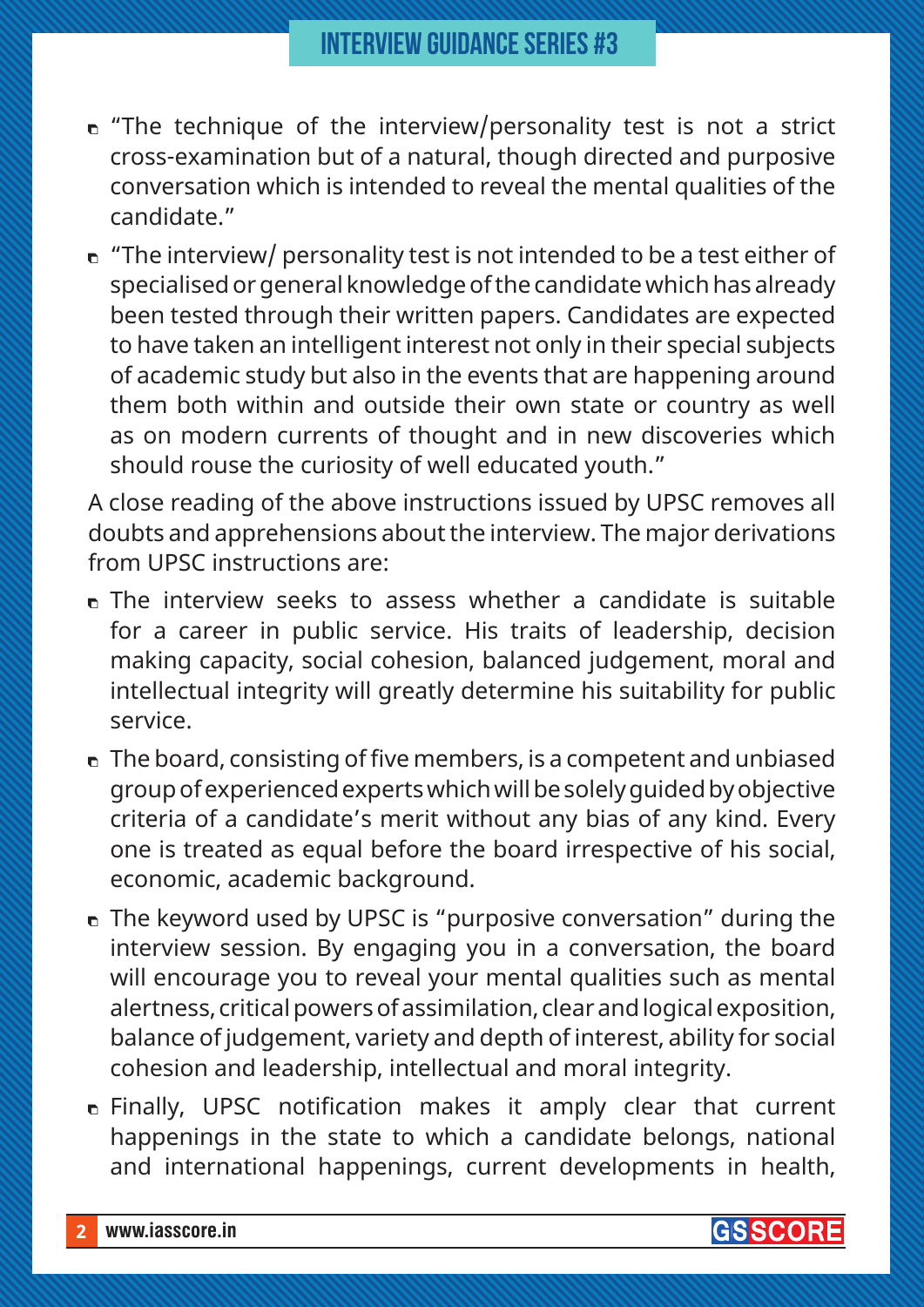trade, science and technology etc will be taken up during the conversation. Quite naturally, current affairs constitute a good part of the interview.

**How the interview begins:** When you enter the board, you will find yourself standing before five senior, experienced members sitting opposite you. Of these, one will be chairman of the board, who happens to be one of the members of UPSC. Quite often, the chairman is a retired bureaucrat from IAS, IPS , IFS or some central service. Of the remaining four, two members happen to be from bureaucracy while two are domain experts. These four members come on invitation by UPSC to be a part of the board. Once you are asked to take your chair, the chairman will engage you in a short conversation for five to seven minutes mostly raising questions relating to your bio data, known as DAF or Detailed Application Form. Then, he will direct another member to put his questions before you. He may also raise some questions on certain aspects of information furnished by you in your DAF. Then he will ask questions relating to economics, governance, international issues etc. This trend will continue during the remaining part of the interview. In other words, different questions on economy, health, governance, etc will be posed by all members. Moreover, certain well known questions regarding your choice for civil services as a career, hypothetical questions like how you will act in a given situation, how will you tackle corona in your district if you are the district collector, are bound to be raised. During this kind of conversation, there will be situations where the member/members will disagree with you on your position, explanation. You must remember, it is part of the interview process and disagreement is designed to test your balanced responses.

**How your performance is assessed:** After you leave the interview room, the chairman will give his comments on your performance to other members. The other members will also submit their assessment of your performance. Keeping in mind how they have been allocating marks to previous candidates, they will arrive at a certain allocation of marks to you. Rather than judging your performance on various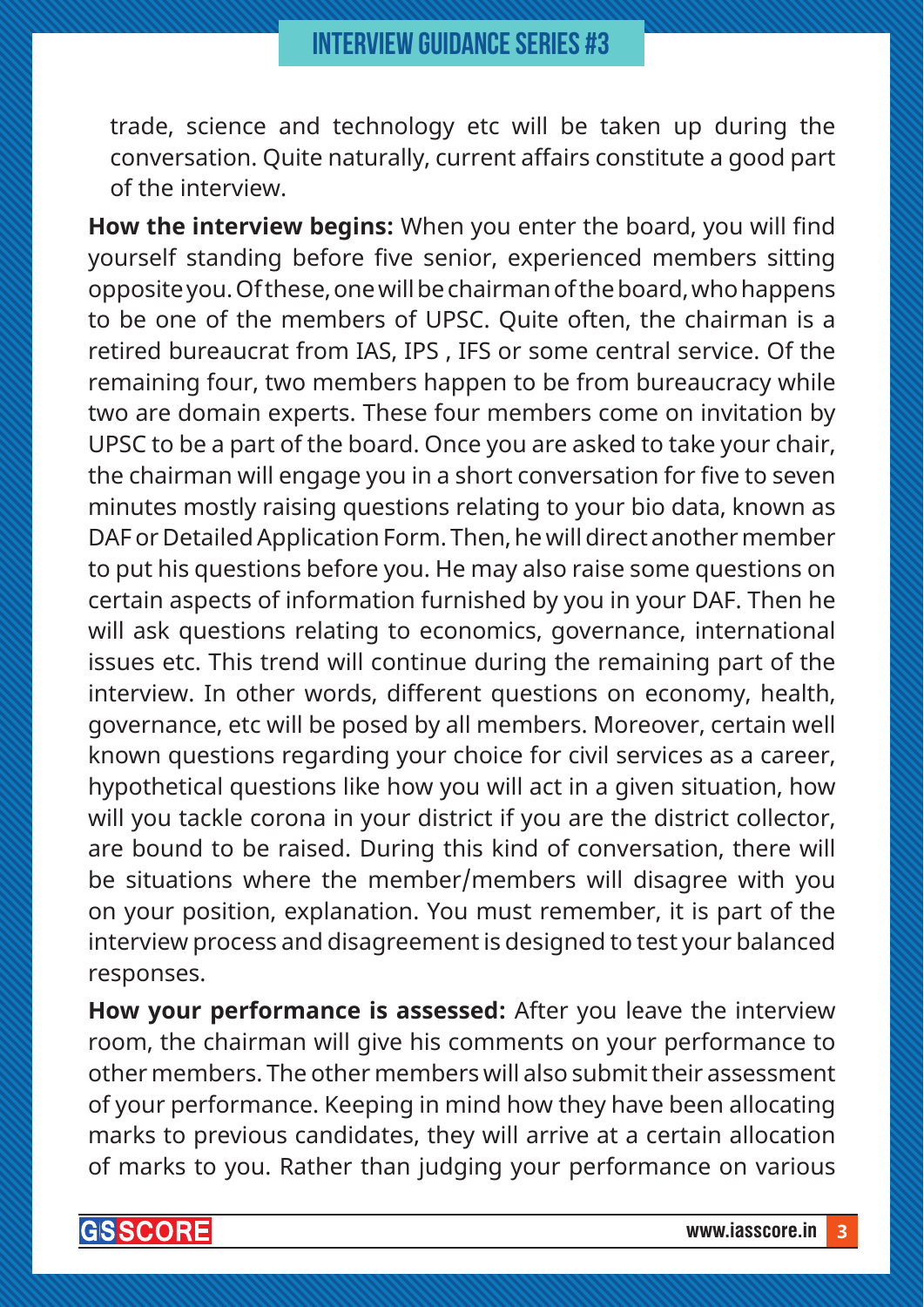specific yardsticks, they will judge you on the basis of your overall personality projection. A good performance is one in which you are able to convince the board with your crisp, precise answers and impress them with your personality traits. A bad performance is one where you appear unsure about your stand on an issue, or contradict yourself, or lack basic information expected of you. An average performance is one wherein you are found to be a person of medium caliber lacking outstanding qualities.

**Probable areas of questions:** A proper understanding of the kind of questions being asked to majority of candidates in the past several years makes it easier to anticipate what questions you are likely to be asked in your interview. Of course not all the areas or questions can be predicted as there will always be some unpredictable questions. To be realistic, you should prepare for predictable questions and not the unpredictable ones. In any case, as far as unpredictable questions are concerned, even if you are not able to answer some of them, its not going to impact your interview so long as you are strong enough in the predictable part of the questions. Some of the probable questions will be on the following topics.

- **DAF:** You are required to furnish in your DAF a variety of details regarding your parental, educational background, your job description if any, your hobbies and extracurricular activities, choice of services and preference for cadre. Thus, your DAF attracts the members most and they not only form an opinion about you through your DAF, but also raise questions on the basis of information furnished by you in it. Be very careful to furnish those information with accuracy and honesty. Never commit yourself to anything in DAF which is difficult to defend or justify. Since you have on your provided those information, you are supposed to defend them. Consult some knowledgeable persons to formulate your answers on DAF.
- **Your state:** Questions on your state relating to its economy, law and order, issues of governance, culture, history etc are bound to crop up. A quick brush up on these issues from authentic sources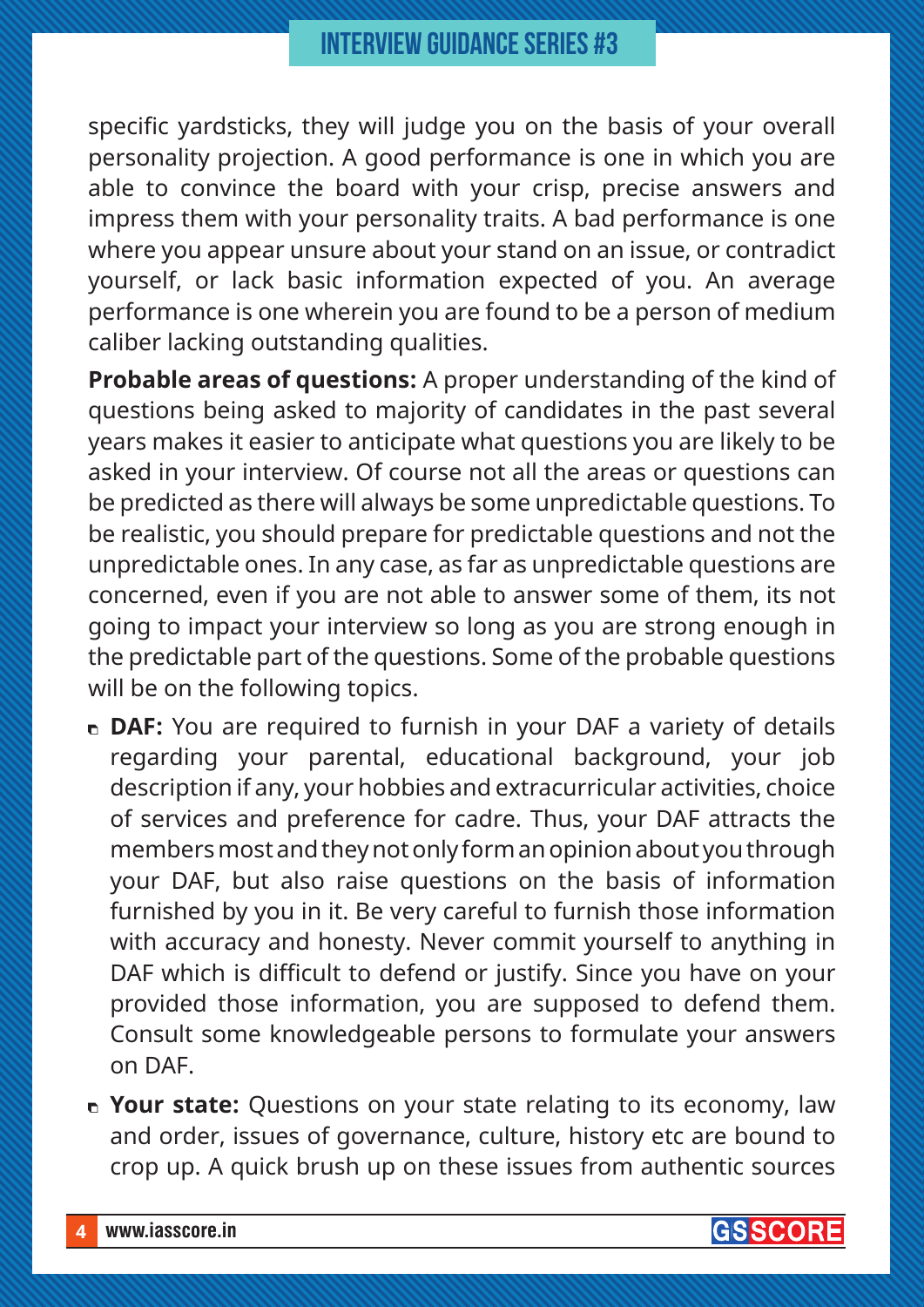## **INTERVIEW GUIDANCE SERIES #3**

is highly desirable. For example, if you belong to Bihar, its history in terms of big empires like Mauryan empire, birth of Buddhism, Jainism maybe asked. Bihar's backwardness, caste ridden politics, bad governance will be taken up by the board members during the conversation and your views will be elicited on the same. Recent issues like impact of prohibition, recently passed Bihar police act will surely be asked. Taking a cue from this example, you should prepare for your respective states.

- **National issues:** This will be an important part of the interview conversation. Covid related health issues, governance challenges posed by covid, measures being taken to revive the economy, farm bills and issue of protests, downgrading of Indian democracy by international watchdogs, rise in naxal violence, and a host of other recent issues will be on the plate.
- **International issues:** A lot has happened on the international horizon in the last several months. China related issues, US elections, JCPAO and Iran, cyber attacks by China and Israel, Abraham accords, vaccine diplomacy, role of WHO during pandemic, Brexit and it's implications for UK, EU and India, Indian foreign policy and it's relationship with neighbours, especially recent disengagement on LAC between India and China, ceasefire on LOC between India and Pakistan, trade issues with Pakistan, Indo- Nepal issues, 50 years of Bangladesh independence, devolution of powers in Srilanka etc are going to be some of the areas on which questions will be raised. One should list out several more such issues and formulate different questions/answers on these issues.
- **Controversial questions:** Candidates always wonder as to what stand to take on controversial issues. For example, how to answer questions on farm laws which are so controversial, or, what stand to take on the reservation politics. On such issues, a rebellious, extreme type of stand should be avoided. Middle path should be chosen by adopting moderate opinions. You can always disagree with government stand on an issue, but never sound politically opposed or motivated because you are supposed to be neutral